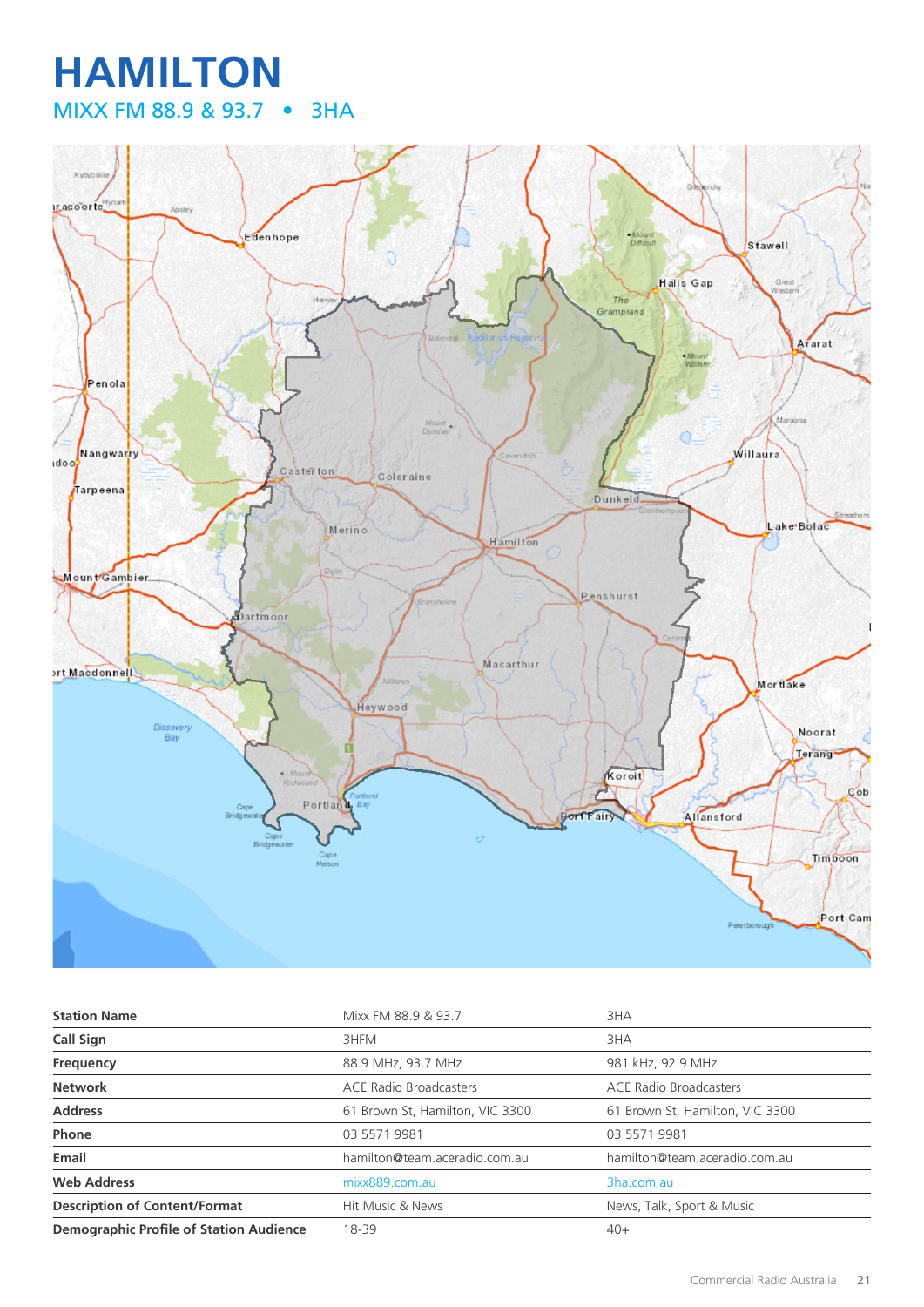# **HAMILTON**

Hamilton lies on the Grange Burn and is the main service and commercial centre of the prosperous Western Victoria Plains agricultural region. The city is located about halfway between Melbourne and Adelaide.

Hamilton was once positioned as the 'wool capital of the world' producing super-fine Merino wools. In more recent times the region has seen growth in beef and dairy cattle properties. Bluegum plantations have been established providing another avenue of income within the farming sector.

The Grampians National Park and the coastal towns of Portland and Port Fairy attract many visitors to the area each year. Hamilton itself features many great natural and manmade wonders including the Pastoral Museum, Wannon and Nigretta Falls, substantial Botanic Gardens and one of the most comprehensive art galleries in regional Australia. There is also a burgeoning day tour industry centred on the volcanic features of the region.

In comparison to the 2011 census, the population of the region has decreased by -0.73% to 47,203. The birthplace for 87% of the population was Oceania including Australian, New Zealander, Indigenous and Islander persons.

8,074 people (17.1%) were attending an educational institution in 2016; of these, 47% were either in infants or primary, 38% were attending a secondary educational institution, 7% attending university and 7% attending TAFE. 16,842 people (36%) already have a tertiary qualification; of these, 29% have a degree and 71% have a certificate, diploma or another tertiary qualification.

There is also a high rate of home ownership in the area. Of the total dwellings (18,273) in Hamilton and districts, 43% of dwellings are owned outright and 31% are mortgaged. Private rental properties represented only 18% of total dwellings.

24% of the total households in Hamilton have a household income range between \$21,000 – \$41,999pa; 25% between \$42,000 – \$77,999pa; 11% between \$78,000 – \$103,999pa; and 19% over \$104,000pa.

All major banks, car dealers, fast-food restaurants and an extensive selection of national retail, chain and independent stores are represented in the district.

#### **AGRICULTURE**

Hamilton is the centre of Victoria's rich wool growing Western District. The farms in the district support over 2.9 million sheep and lambs.

Towards the coast, beef and dairy cattle farming become the major agricultural focus; there are over 280 thousand beef cattle. Some of Australia's leading beef cattle studs are located in the region. Dairy farming is another significant activity in the southern coastal region, with over 115 thousand milk cattle.

#### EMPLOYMENT

The majority (54%) of the labour force of 22,478 is employed full time. The main industries of employment are:

- Education and Training, Health Care and Social Assistance;
- Agriculture Forestry and Fishing; and
- Wholesale Trade/Retail Trade/Accommodation and Food Services.

The area also has a varied manufacturing base that includes the Portland Aluminium Smelter, wool processing, farm machinery manufacture and meat processing.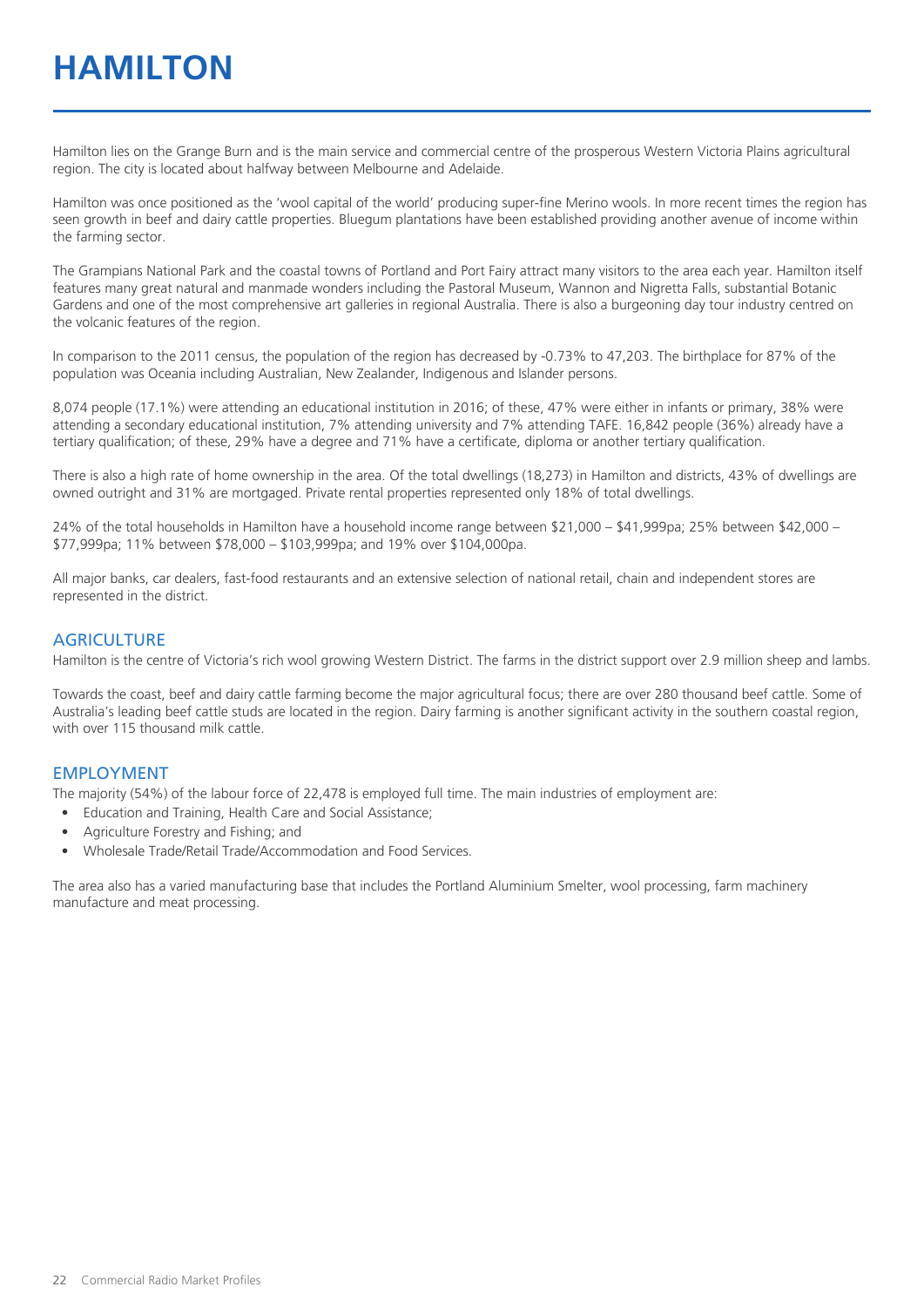# **HAMILTON**

#### AGE COHORTS

| Age                   | Male   | Female | Total    | <b>Market</b><br>population |
|-----------------------|--------|--------|----------|-----------------------------|
| $10 +$ years          | 20,568 | 21,177 | 41,745   | 88.44%                      |
| 0-9 years             | 2,860  | 2,598  | 5,458    | 11.56%                      |
| 10-17 years           | 2,416  | 2,250  | 4,666    | 9.88%                       |
| 18-24 years           | 1,587  | 1,371  | 2,958    | 6.27%                       |
| 25-39 years           | 3,190  | 3,505  | 6,695    | 14.18%                      |
| 40-54 years           | 4,830  | 4,997  | 9,827    | 20.82%                      |
| 55-64 years           | 3,681  | 3,792  | 7,473    | 15.83%                      |
| 65-74 years           | 3,018  | 2,873  | 5,891    | 12.48%                      |
| 75+ years             | 1,846  | 2,389  | 4,235    | 8.97%                       |
| Total 2011 population | 23,581 | 23,968 | 47,549   |                             |
| Total 2016 population | 23,428 | 23,775 | 47,203   | 100%                        |
| % change 2011-2016    |        |        | $-0.73%$ |                             |

#### LABOUR FORCE

| <b>Employment classification</b> | Total  | Labour force |
|----------------------------------|--------|--------------|
| Full-time employed               | 12,169 | 54.14%       |
| Part-time employed               | 7,682  | 34.18%       |
| Not stated employed              | 1.544  | 6.87%        |
| Unemployed                       | 1,083  | 4.82%        |
| <b>Total labour force</b>        | 22,478 | 100%         |

#### HOUSEHOLD INCOME

| Income range (pa)       | Total  | Occupied<br>dwellings |
|-------------------------|--------|-----------------------|
| $$0 - $7,749$           | 321    | 1.75%                 |
| $$7,750 - $20,999$      | 1.201  | 6.56%                 |
| $$21,000 - $41,999$     | 4,464  | 24.39%                |
| $$42,000 - $77,999$     | 4,657  | 25.44%                |
| $$78,000 - $103,999$    | 2,058  | 11.24%                |
| $$104,000 - $129,999$   | 1,507  | 8.23%                 |
| $$130,000 - $155,999$   | 860    | $4.7\%$               |
| $$160,000 - $181,999$   | 437    | 2.39%                 |
| $$182,000 - $207,999$   | 299    | 1.63%                 |
| \$208,000+              | 434    | 2.37%                 |
| Not stated              | 2,065  | 11.28%                |
| <b>Total households</b> | 18,303 | 100%                  |

#### FAMILY STRUCTURE

| <b>Type of family</b>         | Total  | <b>Total families</b> |
|-------------------------------|--------|-----------------------|
| Couple families - Children    | 4,884  | 39.18%                |
| Couple families - No children | 5,803  | 46.55%                |
| Single parents                | 1.690  | 13.56%                |
| Other families                | 90     | 0.72%                 |
| <b>Total families</b>         | 12,467 | 100%                  |

### **OCCUPATION**

| <b>Employment classification</b>                                     | Total  | <b>Occupations</b> |
|----------------------------------------------------------------------|--------|--------------------|
| Managers/Professionals                                               | 7.603  | 35.55%             |
| Technicians & trade workers/<br>Community & personal service workers | 5,087  | 23.78%             |
| Clerical & administrative workers                                    | 2,033  | 9.51%              |
| Sales workers                                                        | 1.714  | 8.01%              |
| Machinery operators & drivers/Labourers                              | 4.622  | 21.61%             |
| Not stated                                                           | 329    | 1.54%              |
| <b>Total</b>                                                         | 21,388 | 100%               |

#### INDUSTRY

| Industry                                                                                                      | Total  | Workforce |
|---------------------------------------------------------------------------------------------------------------|--------|-----------|
| Agriculture, forestry & fishing                                                                               | 4,061  | 19.31%    |
| Mining                                                                                                        | 127    | 0.6%      |
| Manufacturing/Electricity, gas, water &<br>waste services/Construction                                        | 3,190  | 15.17%    |
| Wholesale trade/Retail trade/<br>Accommodation & food services                                                | 3.791  | 18.03%    |
| Transport, postal & warehousing/<br>Information, media & communications                                       | 1,050  | 4.99%     |
| Financial & insurance services/<br>Rental hiring & real estate services/<br>Administration & support services | 703    | 3.34%     |
| Professional scientific & technical services                                                                  | 639    | 3.04%     |
| Public administration & safety                                                                                | 1,166  | 5.54%     |
| Education & training/Health care &<br>social assistance                                                       | 4.636  | 22.05%    |
| Arts & recreation services                                                                                    | 194    | 0.92%     |
| Other services                                                                                                | 642    | 3.05%     |
| Not stated                                                                                                    | 830    | 3.95%     |
| Total                                                                                                         | 21,029 | 100%      |

#### ANNUAL HOUSEHOLD EXPENDITURE

| <b>Product or service</b>            | $$000's$ (pa) |
|--------------------------------------|---------------|
| Food & non-alcoholic beverages       | 233,871       |
| Alcoholic beverages                  | 31,115        |
| Clothing & footwear                  | 44,611        |
| Household furnishings & equipment    | 51,647        |
| Furniture & floor covering           | 15,624        |
| Household appliances                 | 13,036        |
| Household services & operation       | 39,301        |
| Medical care & health expenses       | 75,228        |
| Motor vehicle purchase               | 52,155        |
| Motor vehicle running costs          | 142,845       |
| Recreation                           | 161,748       |
| Recreational & educational equipment | 39,397        |
| Holidays                             | 72,994        |
| Personal care                        | 28,536        |